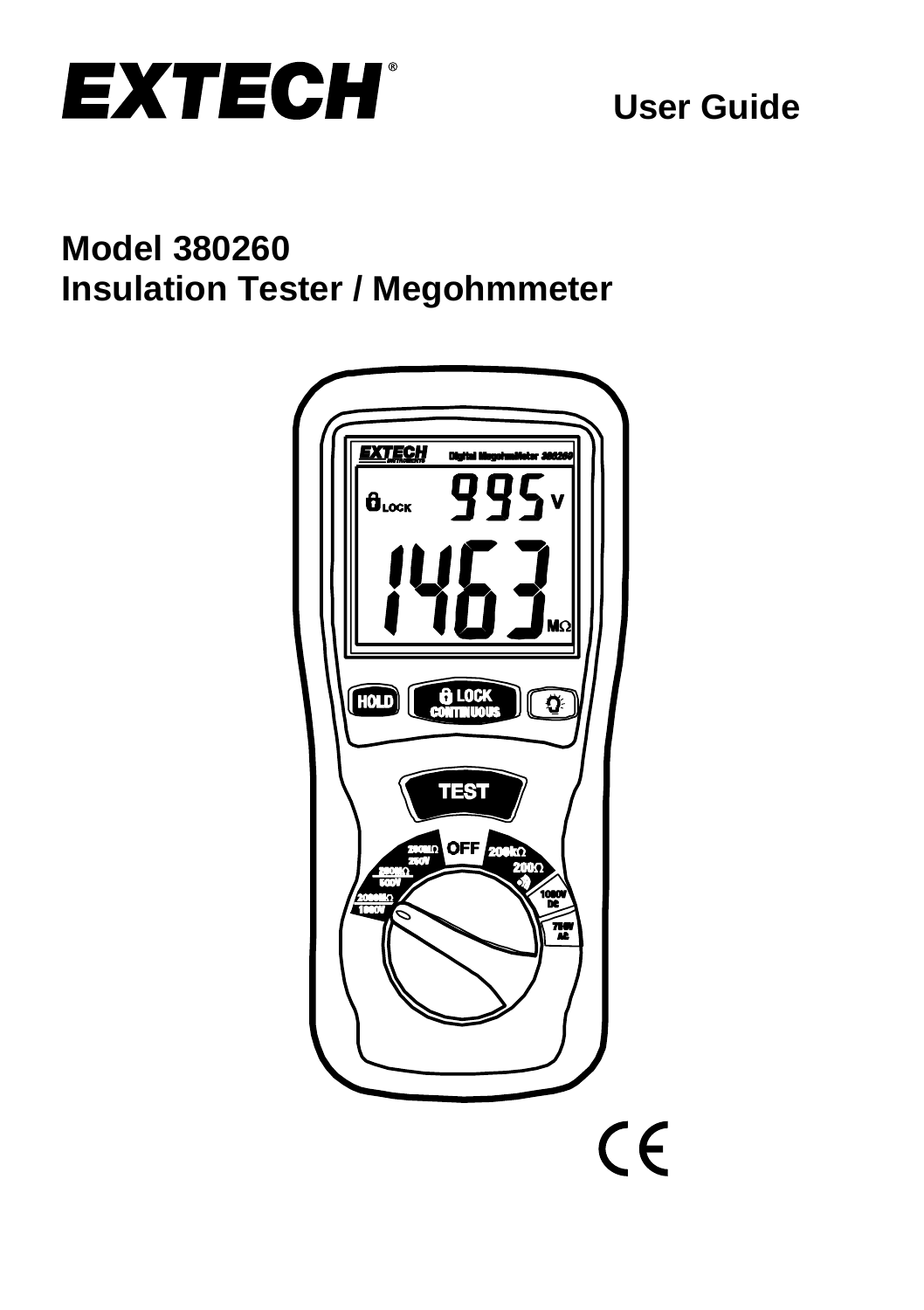## *Introduction*

Congratulations on your purchase of Extech's Insulation Tester/Megohmmeter. The Model 380260 provides three test ranges plus continuity and AC/DC voltage measurement. A handy test lock feature and a data hold function are also included. This professional meter, with proper care, will provide years of reliable service.

## *Safety*

- 1. Circuits under test must be de-energized and isolated before connections are made (except for voltage measurements).
- 2. Circuit connections must not be touched during a test. Use extreme caution when working near bare conductors and bus bars. Accidental contact with conductors could result in electrical shock.
- 3. Use caution when working near voltages above 60VDC or 30VACrms.
- 4. After insulation tests, capacitors must be discharged.
- 5. Test leads (including alligator clips) must be in good working order, clean and without broken or cracked insulation.
- 6. When servicing, use only specified replacement parts.

#### **International Safety Symbols**



Caution, refer to this manual before using this meter



Dangerous Voltages

Meter is protected throughout by double or reinforced insulation

## *Meter Description*

- 1. LCD Display
- 2. Hold Button
- 3. Test Button
- 4. Rotary Switch
- 5. Backlight Button
- 6. Lock Button
- 7. Input Terminals

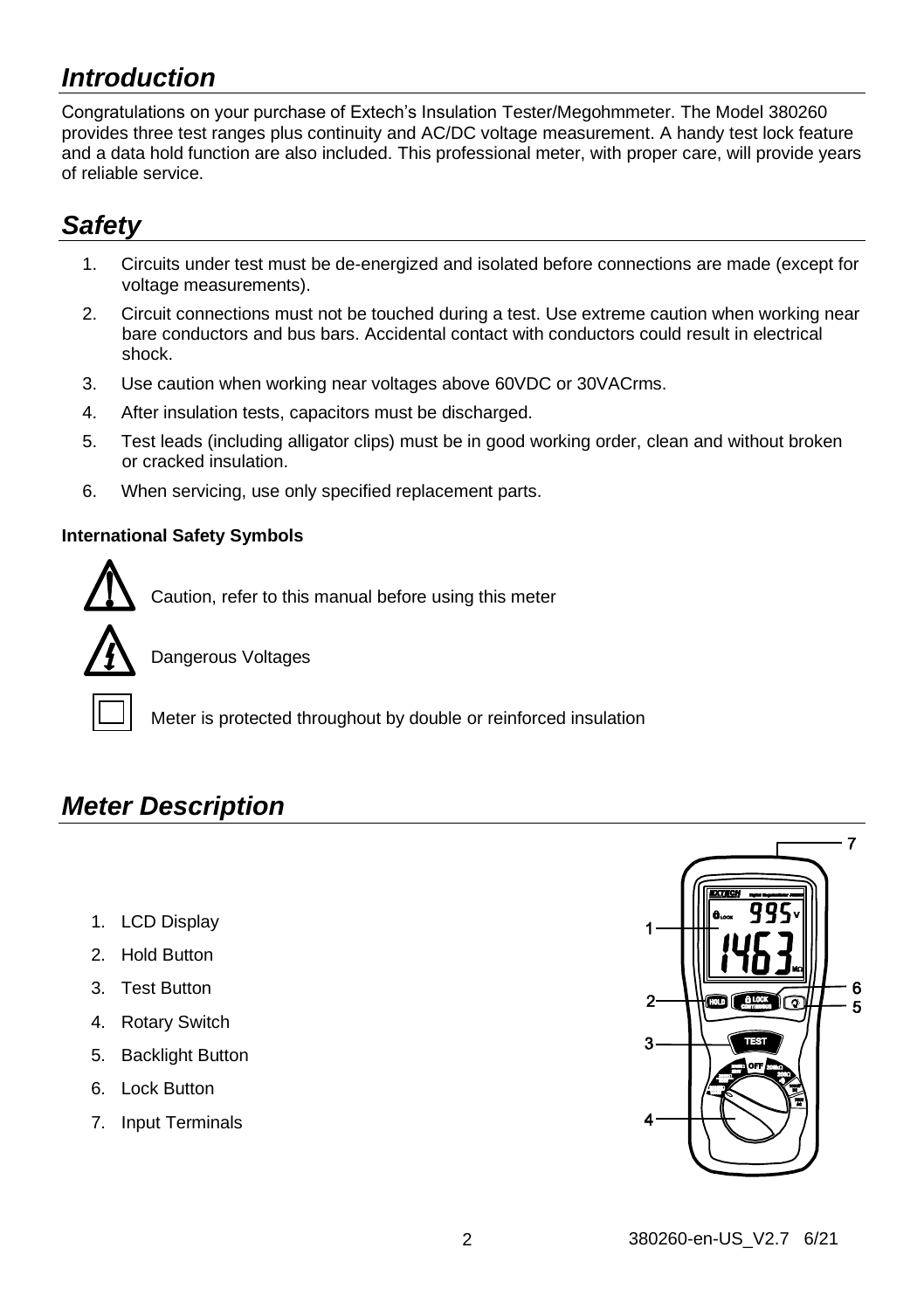### **Warning**

Ensure that the circuit under test does not include components that can be damaged by 1000VDC; such devices include power factor correction capacitors, low voltage mineral insulated cables, electronic light dimmers, and ballasts/starters for fluorescent lamps.

### **Connecting Test Leads**

For all measurements, connect the red test lead to the  $V\Omega$  input terminal and the black test lead to the COM input terminal.

### **Test Lead Check**

- 1. Set the rotary switch to the 200 $\Omega$   $\mathbb{R}$  range.
- 2. Touch the test lead tips together.
- 3. Resistance should read less than  $0.5\Omega$  and the audio tone should sound.
- 4. With the leads not touching, the display should read infinity indicated by "1".
- 5. Readings displayed other than the readings described above are indicative of a test lead problem. The test leads must be replaced before using the meter. Failure to do so could result in damage to equipment and electrical shock.

### **Insulation Resistance Measurements (Megohmmeter Tests)**

**Warning**: Do not perform Insulation Resistance measurements if AC Voltage is present on the device under test.

- 1. Connect the red test lead to the  $V\Omega$  input terminal; black lead to the COM terminal.
- 2. Set the function switch to the desired  $M\Omega$  test voltage position.
- 3. Connect the tips of the test leads to the equipment under test. If there is a voltage present, a constant beep will sound and the voltage will be displayed.
- 4. The display will show "1"until the TEST button is pushed. Press and hold the TEST button. The

upper right display shows the test voltage applied and the flashing high voltage symbol  $\tilde{\textbf{Y}}$  will be displayed. The main display shows the resistance.

5. Keep the test leads connected to the equipment under test and release the TEST button. The circuit will discharge through the meter. Keep the test leads connected until the circuit is completely discharged and the upper right display shows 0 volts.

### **Lock Function**

For hands-free operation, use the LOCK feature.

- 1. With the test leads connected to the equipment under test, simultaneously press the TEST and LOCK keys.
- 2. The LOCK icon" $\mathbf{D}$  Lock" will appear on the display. A beeper will sound every 2 seconds to indicate that the meter is in Lock mode.
- 3. Press the LOCK key to disable the Lock function and end the test.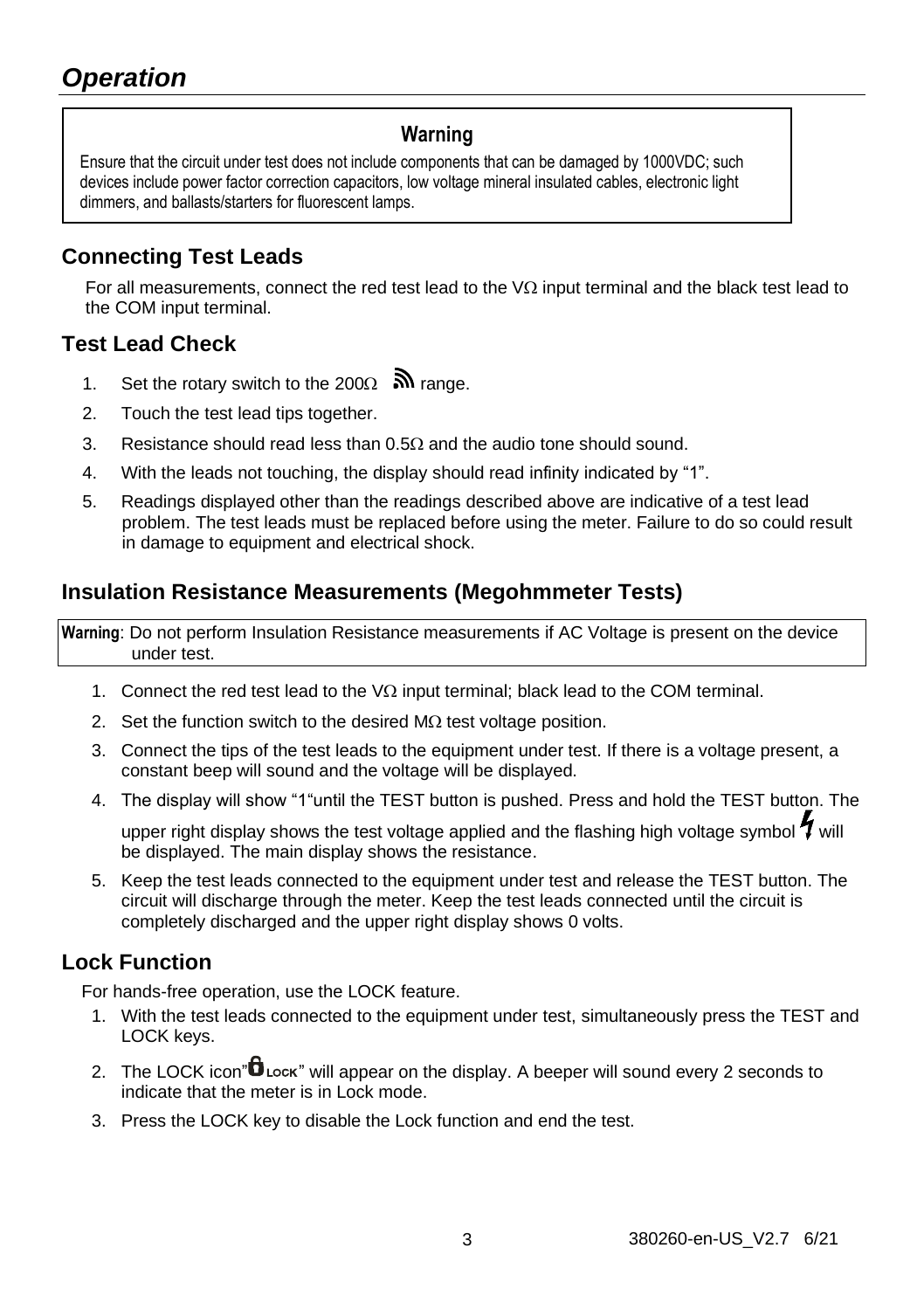#### **Notes on IR (Megohmmeter) testing:**

- 1. The maximum measurement range for the 380260 is 2000MΩ. Frequently, insulation resistance will exceed this value. When this happens, the display will indicate "1", meaning the resistance is very high and the insulation being tested is good.
- 2. If the device being tested is highly capacitive, the display will indicate an increasing resistance value over time. Always wait until the reading has stabilized before recording the value.

#### **AC/DC Voltage Measurement**

- 1. Set the Rotary switch to the ACV or DCV position.
- 2. Connect the red test lead to the  $\sqrt{\Omega}$  terminal and the black test lead to the COM terminal.
- 3. Connect the test leads to the circuit under test.
- 4. Read the voltage value on the LCD.

#### **Resistance Measurement**

| <b>WARNING</b>                                                                |
|-------------------------------------------------------------------------------|
| Do not run this test unless $ACV = 0$ . Do not use this mode to check diodes. |

- 1. Set the Rotary switch to the 200k $\Omega$  position.
- 2. Connect the red test lead to the  $V\Omega$  terminal and the black lead to the COM terminal.
- 3. Connect the tips of the test leads to the circuit under test.
- 4. Read the resistance value on the display.

#### **Low Resistance (Continuity) Measurement**

- 1. Set the Rotary switch to the 200 $\Omega$ <sup>o</sup>) position.
- 2. Connect the red test lead to the  $\sqrt{\Omega}$  terminal and the black lead to the COM terminal.
- 3. Connect the tips of the test leads to the circuit under test.
- 4. Read the resistance value on the display. When the resistance of a circuit is less than approx.  $40\Omega$ , the audible tone will sound.

### **Auto Power Off**

To conserve battery life, the meter will automatically turn off after approx. 15 minutes of non-use. To turn the meter back on, turn the rotary switch to OFF, then to the desired function.

#### **Hold Function**

The hold function freezes the reading in the display. Press the HOLD key momentarily to activate or to exit the hold function

#### **Backlight**

Press the  $\breve{\nabla}$  key for to turn on the display backlight function. The backlight will automatically turn off after 15 seconds.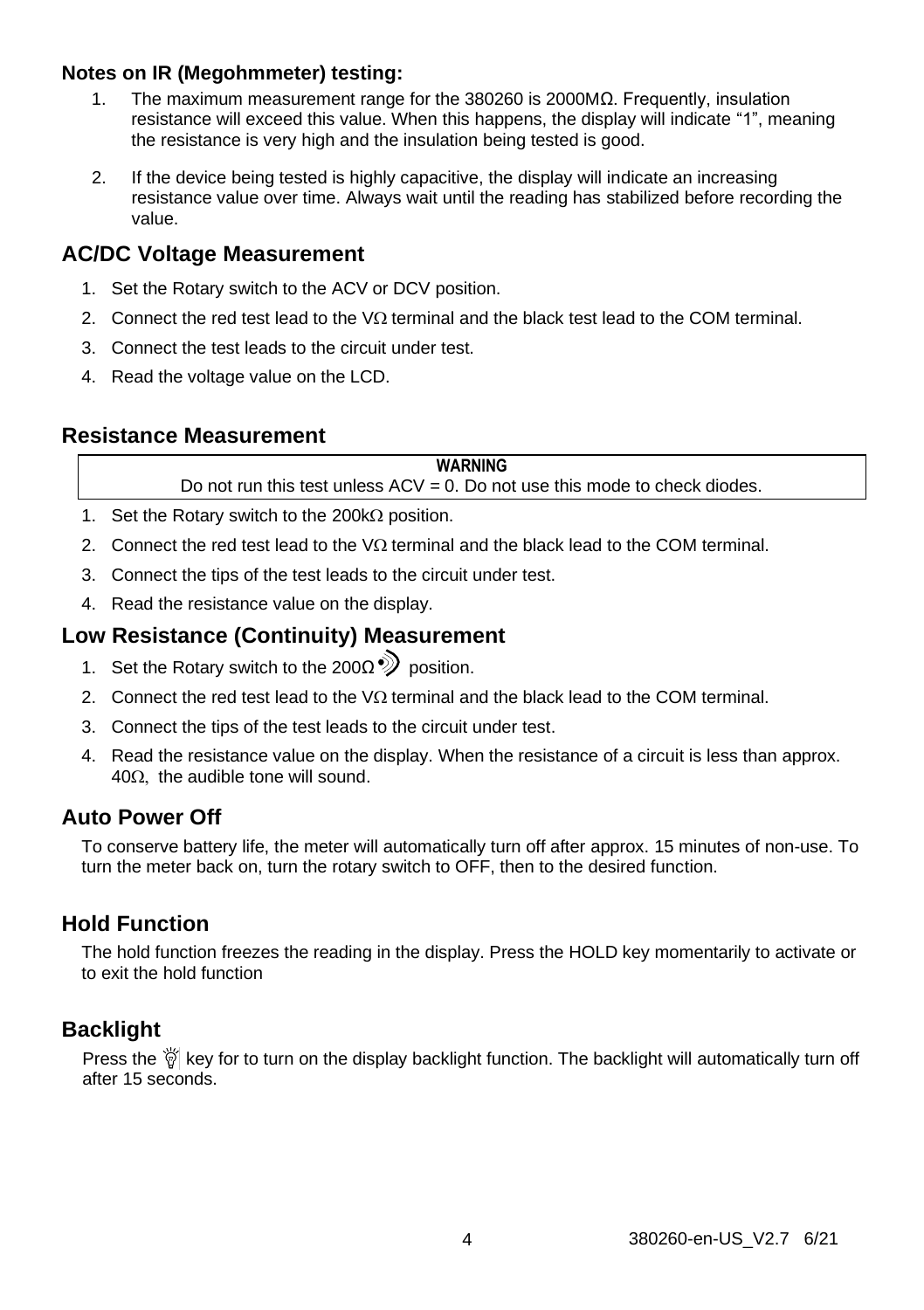## *Applications*

## **Measuring Power Tools and Small Appliances**

This section applies to any device under test that uses a line cord. For double insulated power tools, the meter's leads should be connected to the device's housing (chuck, blade, etc.) and the lines of the power cord.



### **Testing AC Motors**

Disconnect the motor from the line by disconnecting the wires from the motor terminals or opening the mains switch.

If the mains switch is opened, and the motor also has a motor-starter, then the starter must be held in the ON position. With the mains switch opened, the measured resistance will include the resistance of the motor wire and all other components between the motor and the main switch. If a weakness is indicated, the motor and other components should be checked individually. If the motor is disconnected at the motor terminals, connect one meter lead to the grounded motor housing and the other lead to one of the motor leads. Refer to diagram at below.



## **Testing DC Motors**

- 1. Disconnect the motor from the line.
- 2. To test the brush rigging, field coils and armature, connect one meter lead to the grounded motor housing and the other lead to the brush on the commutator.
- 3. If the resistance measurement indicates a weakness, raise the brushes off of the commutator and separately test the armature, field coils and brush rigging (one at a time). Leave one lead connected to the grounded motor housing while testing the motor components. This also applies to DC Generators.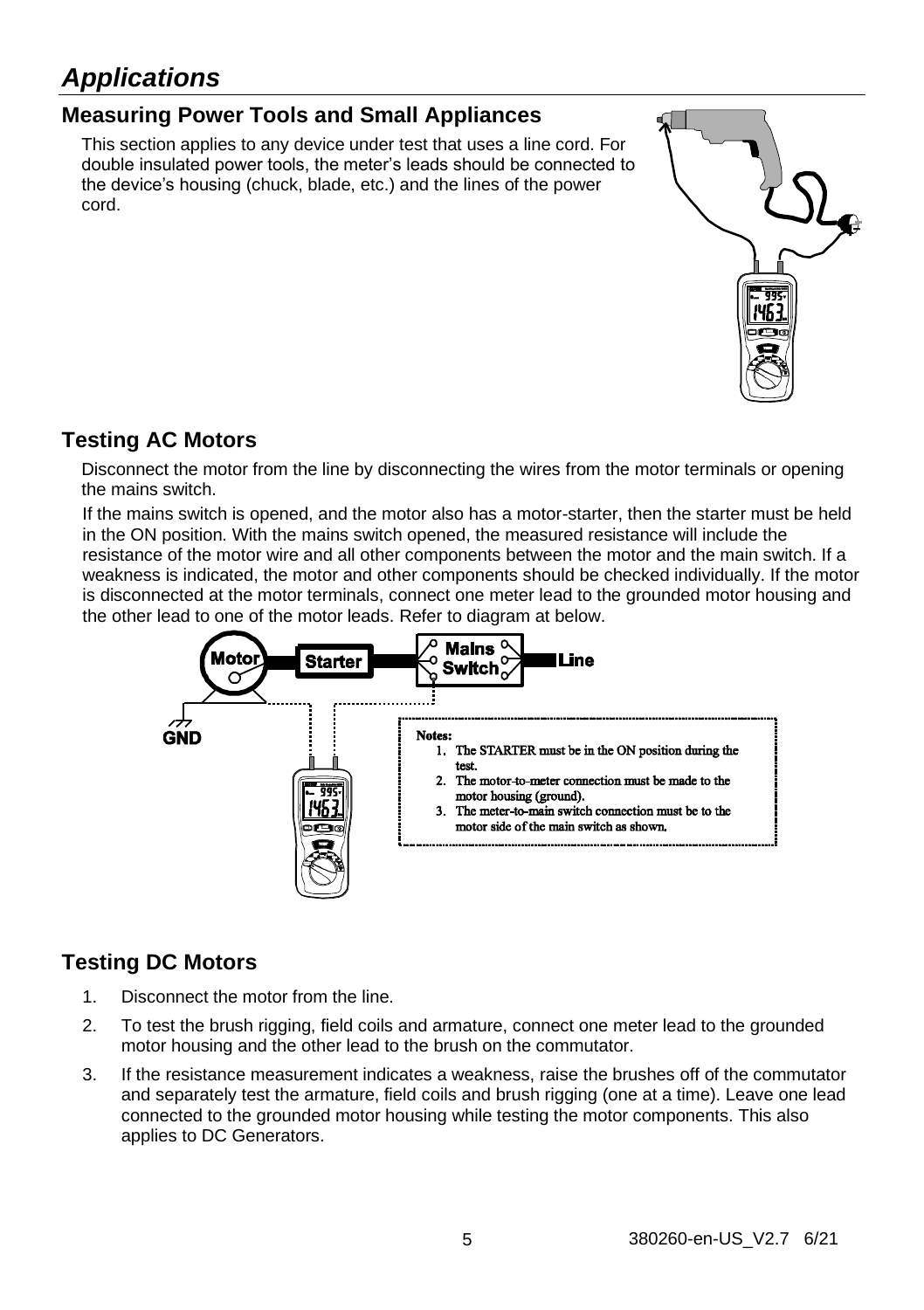## **Testing Cables**

- 1. Disconnect the cable under test from the line.
- 2. Disconnect the opposite end of the cable to avoid errors as a result of leakage from other equipment.
- 3. Check each conductor to ground and/or lead sheath by connecting one meter lead to ground and/or lead sheath and the other meter lead to each of the conductors in turn.
- 4. Check insulation resistance between conductors by connecting meter leads to conductors in pairs. Refer to diagram at right.

## *Maintenance*

### **Battery Replacement**

When the low battery symbol  $\stackrel{\text{def}}{=}$  appears on the LCD, the six 1.5V 'AA' batteries must be replaced.

- 1. Turn the meter off and remove the test leads
- 2. Unsnap the tilt stand from the rear of the meter
- 3. Remove the four Phillips head screws holding the battery cover
- 4. Remove the battery compartment cover
- 5. Replace the batteries observing polarity
- 6. Affix the rear cover and secure the screws.
- 7. Reattach the tilt stand



**Disposal:** Follow the valid legal stipulations in respect of the disposal of the device at the end of its lifecycle

## **Cleaning**

Periodically wipe the case with a dry cloth. Do not use solvents or abrasives to clean this instrument.



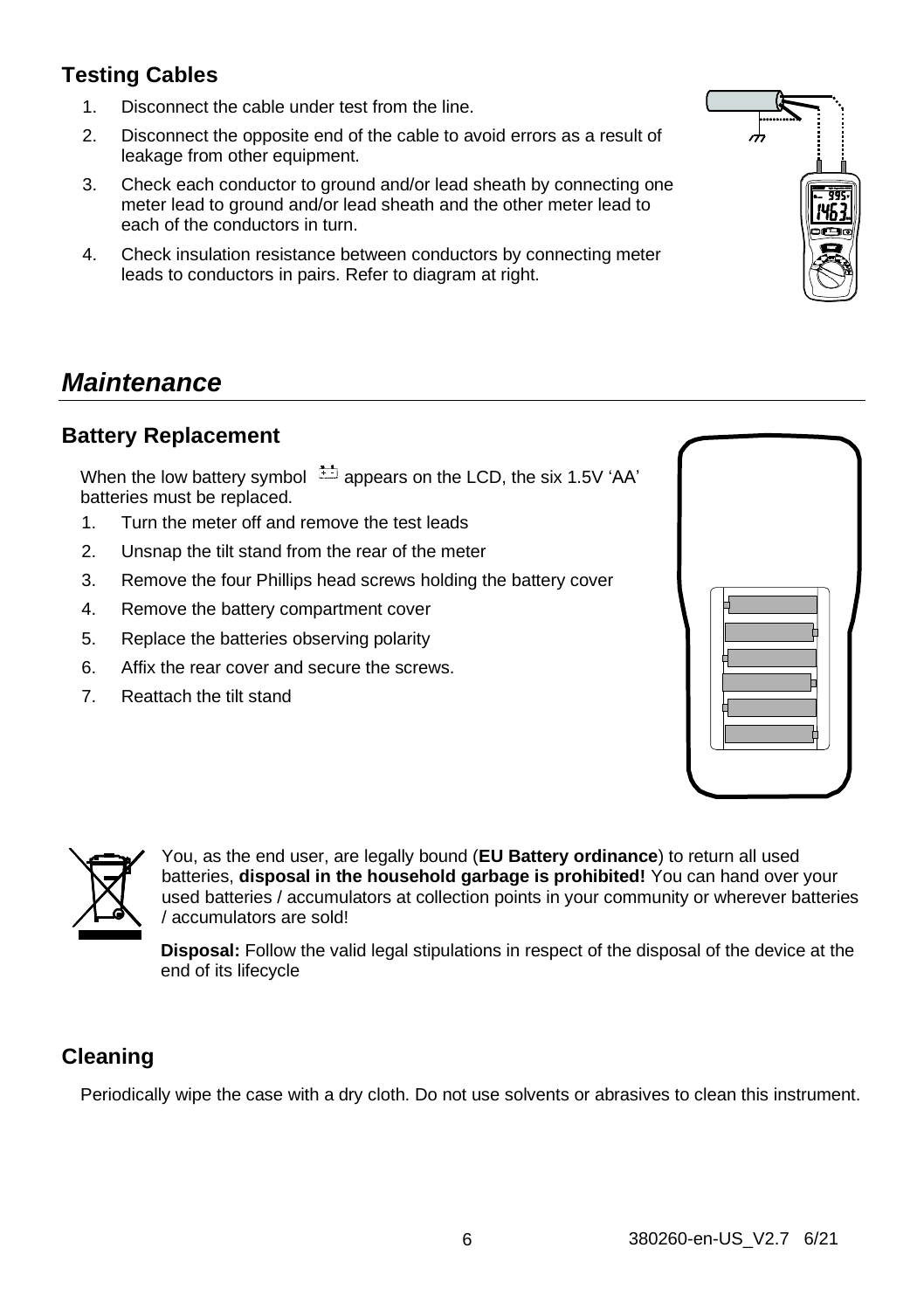## *General specifications*

| Display               | LCD with dual display                                                                        |
|-----------------------|----------------------------------------------------------------------------------------------|
| Sampling rate         | 2.5 readings per second                                                                      |
| Continuity beeper     | $<$ 40Ω, short circuit current <200mA, open circuit voltage 4.5V                             |
| Over range indicator  | '1' displayed                                                                                |
| Zero adjust           | Automatic                                                                                    |
| Low battery indicator | Low battery symbol displayed when battery voltage is low                                     |
| Environmental         | Installation category II, Pollution Degree 2, Altitude up to 2000<br>meters, Indoor use only |
| Power source          | Six (6) 1.5 'AA' batteries                                                                   |
| Fuse                  | 250mA/600V ceramic 3AG Fast blow                                                             |
| Operating conditions  | 32 to 104°F (0 to 40°C); 80% RH                                                              |
| Storage conditions    | 14 to 140°F (-10 to 460°C); <80% RH                                                          |
| <b>Dimensions</b>     | 7.8 x 3.6 x 1.9"(200 x 92 x 50mm)                                                            |
| Weight                | 24.6oz (700g)                                                                                |
| <b>IEC 1010</b>       | <b>CAT III-1000V</b>                                                                         |
| Approvals             |                                                                                              |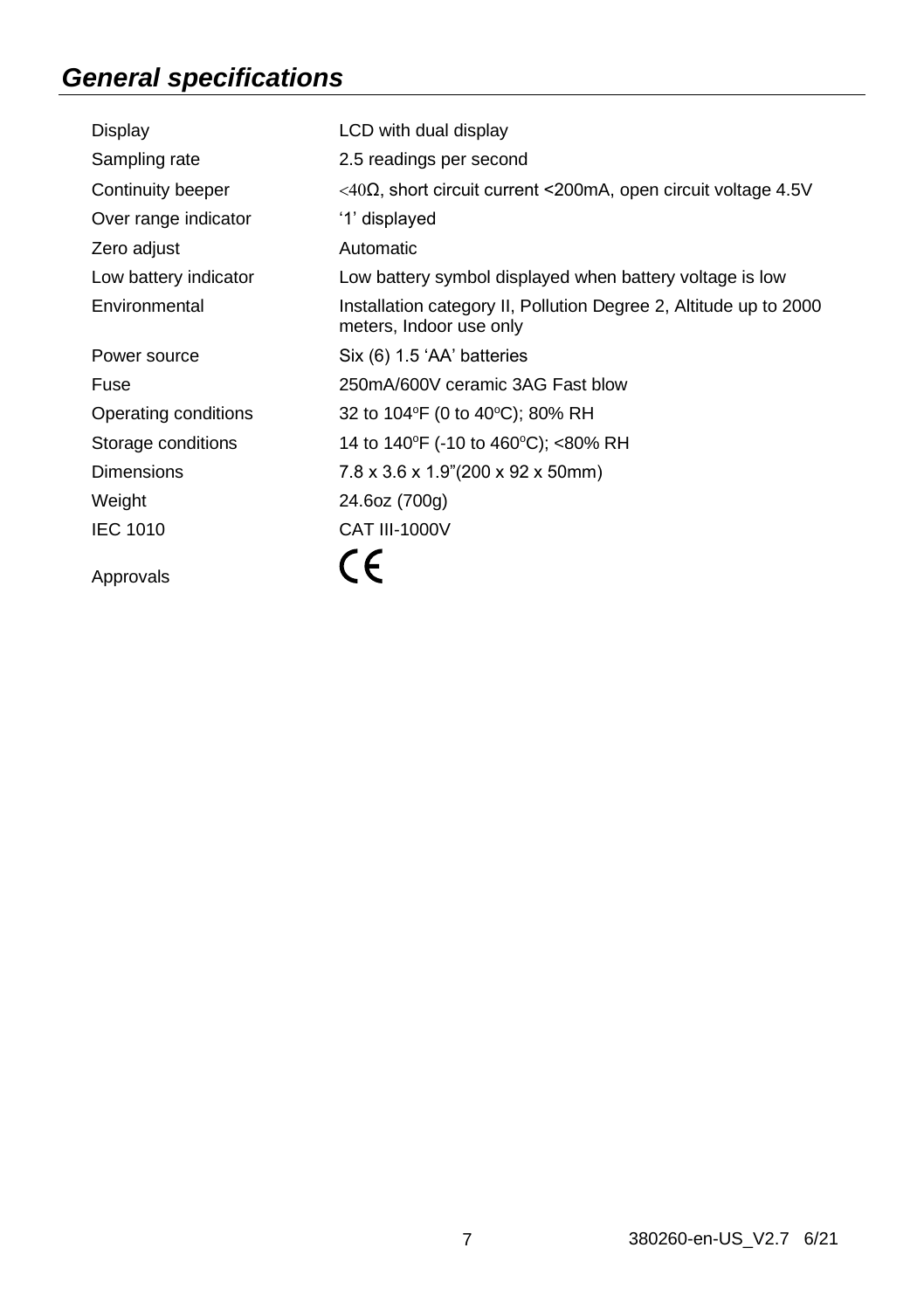## *Specifications*

#### **Range Specifications**

Accuracies are specified as % reading + digits at 23°C ± 5°C < 80% RH

#### **MEGOHMMETER RANGES**

| Range                       | <b>Resolution</b>    | Accuracy   | <b>Terminal Voltage</b>  |
|-----------------------------|----------------------|------------|--------------------------|
| $200M\Omega/250VDC$         | $0.1 \text{M}\Omega$ | $±3% + 5d$ | $250V + 20\% \sim -0\%$  |
| $200M\Omega/500VDC$         | $0.1 \text{M}\Omega$ | $±3% + 5d$ | $500V + 20\% \sim -0\%$  |
| $0-1000M\Omega/1000VDC$     | $1 \text{M}\Omega$   | $±3% + 5d$ | $1000V + 20\% \sim -0\%$ |
| 1000-2000 $M\Omega/1000VDC$ | 1ΜΩ                  | $±5% + 5d$ | $1000V + 20\% \sim -0\%$ |

| Range                   | <b>Test Current</b> |                     | <b>Short Circuit Current</b> |
|-------------------------|---------------------|---------------------|------------------------------|
| $200M\Omega/250VDC$     |                     | $250k\Omega$ (load) |                              |
| $200M\Omega/500VDC$     |                     | $500k\Omega$ (load) |                              |
| $0-1000M\Omega/1000VDC$ | 1mA                 |                     | 1 <sub>m</sub> A Nominal     |
| 1000-2000ΜΩ/1000VDC     |                     | 1ΜΩ                 |                              |

#### **AC VOLTAGE (40Hz-400Hz)**

| Range  | <b>Resolution</b> | Accuracy      | Input Impedance | Overload<br><b>Protection</b> |
|--------|-------------------|---------------|-----------------|-------------------------------|
|        |                   |               |                 |                               |
| 750VAC | 1V                | $±1.2% + 10d$ | $10M\Omega$     | 750Vrms                       |

#### **DC VOLTAGE**

| Range   | <b>Resolution</b> | Accuracy      | Input Impedance | Overload<br><b>Protection</b> |
|---------|-------------------|---------------|-----------------|-------------------------------|
| 1000VDC | 1V                | $±0.8\% + 3d$ | $10M\Omega$     | 1000Vrms                      |

#### **RESISTANCE**

| Range        | <b>Resolution</b> | Accuracy    | <b>Max. Open Circuit</b><br>Voltage | Overload<br><b>Protection</b> |
|--------------|-------------------|-------------|-------------------------------------|-------------------------------|
| $200\Omega$  | $0.1\Omega$       | $±1\% + 2d$ | 4.5V                                | 250Vrms                       |
| $200k\Omega$ | $0.1k\Omega$      | $±1\% + 2d$ | 4.5V                                | 250Vrms                       |